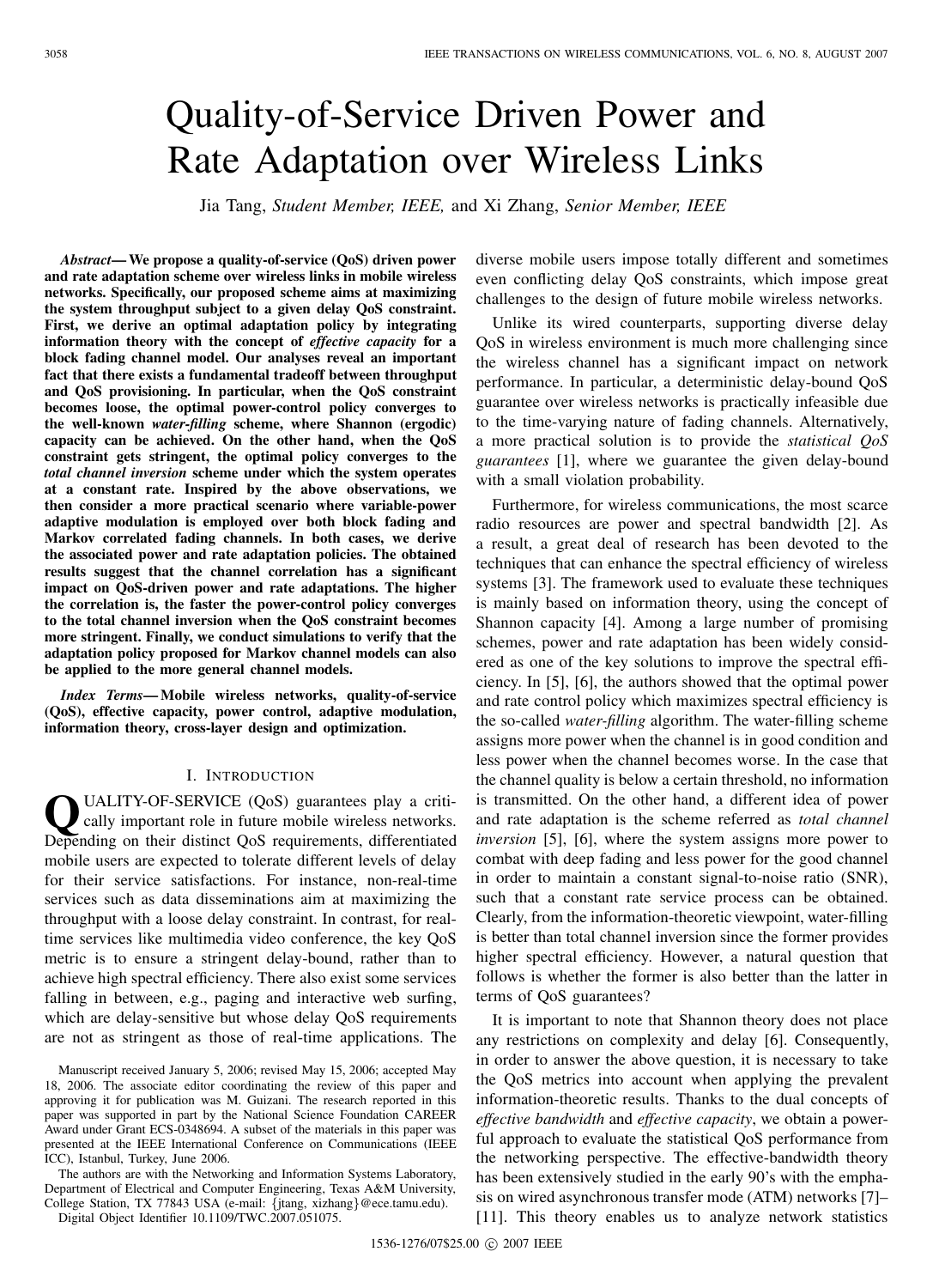

Fig. 1. The system model.

such as queue distributions, buffer overflow probabilities, and delay-bound violation probabilities, which are important for statistical QoS guarantees. In [12], Wu and Negi proposed an interesting concept termed effective capacity, which turns out to be the dual of the effective bandwidth. The effectivecapacity approach is particularly convenient for analyzing the statistical QoS performance of wireless transmissions where the service process is driven by the time-varying wireless channel.

Integrating information theory with the effective capacity, in this paper we investigate the QoS-driven power and rate adaptation over wireless links in mobile wireless networks. The problem we are interested in is how to maximize the throughput subject to a given delay QoS constraint. We first focus on uncorrelated fading channels (also termed *block fading* or *quasi-static* fading channels) and investigate corresponding power and rate adaptation polices. Our analyses reveal an important fact that there exists a fundamental tradeoff between the throughput and the QoS provisioning. In particular, the higher throughput gain comes at the price of sacrificing more QoS provisioning, and vice versa. When the QoS constraint becomes loose, the optimal power-control law converges to the water-filling scheme, where Shannon (ergodic) capacity can be achieved. On the other hand, when the QoS constraint gets stringent, the optimal power-control law converges to the total channel inversion such that the system operates at a constant service rate. Motivated by the above observations, we then consider a more practical scenario where variablepower adaptive-modulation is applied over both uncorrelated and correlated fading channels. For simplicity, we use finitestate Markov chain (FSMC) to model the correlated channel processes. The FSMC-based channel model was previously proposed by Wang and Moayeri [13]. Then, this model has been extensively studied for both Rayleigh and Nakagami- $m$ fading channel (e.g., see [14], [15] and references therein). For both block fading and FSMC-correlated fading channels, we derive the corresponding power and rate adaptation policies. Our obtained results suggest that channel correlation has a significant impact on QoS-driven power and rate allocations. The higher the correlation is, the faster the power-control policy converges to the total channel inversion as the QoS constraint becomes more stringent. Finally, we conduct simulations to verify that although the FSMC-based channel model is not perfectly accurate, the power-control law derived from it can be applied to the more general Jake's channel model [16], which has been widely used and extensively studied in literatures.

The rest of the paper is organized as follows. Section II de-

scribes our system model. Sections III introduces the statistical QoS guarantees and the concept of effective capacity. Section IV develops the optimal power and rate adaptation scheme that can maximize the effective capacity. Section V applies the above analyses to a more practical adaptive modulationbased scheme. Section VI discusses the impact of channel correlation on the power and rate adaptations. Section VII conducts simulations to evaluate the validity of our proposed adaptive schemes on the more general Jake's channel model. The paper concludes with Section VIII.

#### II. SYSTEM MODEL

The system model is illustrated in Fig. 1. We concentrate on the discrete-time system over a point-to-point wireless link between the transmitter and the receiver. Let us denote the system's total spectral bandwidth by  $B$ , the mean transmit power by  $P$ , and the power density of the complex additive white Gaussian noise (AWGN) by  $N_0/2$  per dimension, respectively. First, the upper-protocol-layer packets are divided into *frames* at the datalink layer, which forms the "data source" as shown in Fig. 1. We assume that the frames have the same time duration, which is denoted by  $T_f$ . The frames are stored at the transmit buffer and then split into bit-streams at the physical layer. Based on the QoS constraint and the channelstate information (CSI) fed back from the receiver, the adaptive modulation and power control are employed, respectively, at the transmitter. The reverse operations are executed at the receiver side. Finally, the frames are recovered at the "data sink" for further processing.

The discrete-time channel fading process is assumed to be stationary and ergodic, which is invariant within a frame's time-duration  $T_f$ , but varies from one frame to another. Moreover, the wireless channel is flat-fading with its envelope following Nakagami- $m$  distribution.<sup>1</sup> The Nakagami- $m$ channel model is very general and often best fits land-mobile and indoor-mobile multipath propagations [17], [18]. As the parameter m varies, where  $m \in [1/2, +\infty)$ , the model spans a wide range of fading environments, including one-sided Gaussian fading channel ( $m = 1/2$ , the worst fading case), Rayleigh fading channel ( $m = 1$ ), approximations of Rician and lognormal fading channels  $(m > 1)$ , and additive white Gaussian noise (AWGN) channel ( $m = \infty$ , no fading).

Denote the channel envelope process by  $\{\alpha[i], i = 1, 2, ...\}$ , where  $i$  is the time index of the frame. If we use constant

<sup>&</sup>lt;sup>1</sup>The power and rate adaptation scheme discussed in this paper can be applied to any other continuous channel distributions. We use Nakagami- $m$ distribution in this paper as a general example.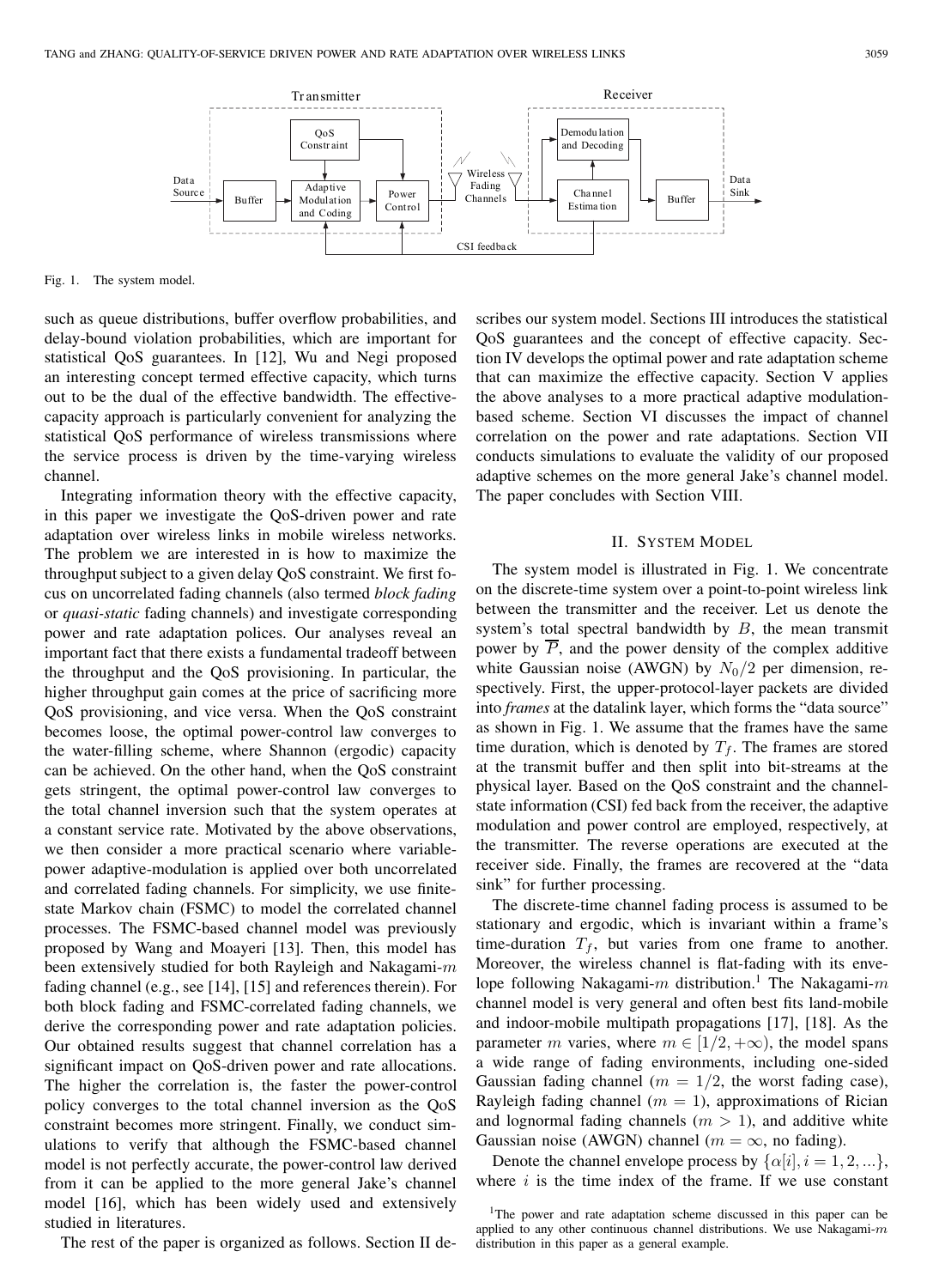power assignment, then the instantaneous transmit power, denoted by  $P[i]$ , is equal to  $P[i] = \overline{P}$ . The instantaneous received SNR, denoted by  $\gamma[i]$ , can be expressed as  $\gamma[i]$  =  $\overline{P}\alpha^2[i]/(N_0B)$ , with its mean  $\overline{\gamma} = \overline{P}\mathbb{E}\{\alpha^2[i]\}/(N_0B)$ , where  $\mathbb{E}\{\cdot\}$  denotes the expectation. The probability density function (pdf) of  $\gamma[i]$ , denoted by  $p_{\Gamma}(\gamma)$ , can be expressed as [17]

$$
p_{\Gamma}(\gamma) = \frac{\gamma^{m-1}}{\Gamma(m)} \left(\frac{m}{\overline{\gamma}}\right)^m \exp\left(-\frac{m}{\overline{\gamma}}\gamma\right), \ \gamma \ge 0 \tag{1}
$$

where  $\Gamma(\cdot)$  represents the Gamma function and m denotes the fading parameter of Nakagami- $m$  distribution. Throughout this paper, we assume that the CSI is perfectly estimated at the receiver and reliably fed back to the transmitter without delay. The discussions of the imperfect CSI are not the focus of this paper. We also assume that the datalink-layer buffer size is infinite.

# III. STATISTICAL QOS GUARANTEES AND EFFECTIVE CAPACITY

#### *A. The Concept of Statistical QoS Guarantees*

During the early 90's, statistical QoS guarantees have been extensively studied in the contexts of effective bandwidth theory [7]–[11]. The literature on effective bandwidth is abundant. The readers are referred to Chang [7] and Kelly *et. al.* [8] for a comprehensive review.

Based on large deviation principle (LDP), Chang showed that [7], for a dynamic queueing system with stationary ergodic arrival and service processes, under sufficient conditions, the queue length process  $Q(t)$  converges in distribution to a random variable (r.v.)  $Q(\infty)$  such that

$$
-\lim_{x \to \infty} \frac{\log \left( \Pr \{ Q(\infty) > x \} \right)}{x} = \theta.
$$
 (2)

To be more specific, the above theorem states that the probability of the queue length exceeding a certain threshold  $x$  decays exponentially fast as the threshold  $x$  increases. Note that in (2), the parameter  $\theta$  ( $\theta > 0$ ) plays a critically important role for statistical QoS guarantees, which indicates the exponential decay rate of the QoS violation probabilities. A smaller  $\theta$ corresponds to a slower decay rate, which implies that the system can only provide a *looser* QoS guarantee, while a larger  $\theta$  leads to a faster decay rate, which means that a more *stringent* QoS requirement can be supported. In particular, when  $\theta \rightarrow 0$ , the system can tolerate an arbitrarily long delay, which corresponds to the scenario studied in information theory. On the other hand, when  $\theta \to \infty$ , the system cannot tolerate any delay, which corresponds to an extremely stringent delay-bound. Due to its close relationship with statistical QoS provisioning, θ is called the *QoS exponent* [12]. Based on the concept of QoS exponent, the effective bandwidth is defined as the minimum constant service rate required by a given arrival process for which the QoS exponent  $\theta$  is fulfilled.

#### *B. The Effective Capacity*

Inspired by the effective bandwidth, Wu and Negi proposed *effective capacity* [12], which is the dual of the original effective bandwidth. The effective capacity is defined as the maximum constant arrival rate that a given service process can

support in order to guarantee a QoS requirement specified by  $\theta$ . Analytically, the effective capacity can be formally defined as follows.

Let the sequence  $\{R[i], i = 1, 2, ...\}$  denote a discrete-time stationary and ergodic stochastic service process and  $S[t] \triangleq$  $\sum_{i=1}^{t} R[i]$  be the partial sum of the service process over time<br>sequence of  $i = 1, 2, \ldots, t$ . Assume that the Gärtner-Ellis limit sequence of  $i = 1, 2, ..., t$ . Assume that the Gärtner-Ellis limit of  $S[t]$ , expressed as  $\Lambda_C(\theta) = \lim_{t\to\infty} (1/t) \log \left( \mathbb{E} \left\{ e^{\theta S[t]} \right\} \right)$ exists and is a convex function differentiable for all real  $\theta$  [7, pp. 921]. Then, the effective capacity of the service process, denoted by  $E_C(\theta)$ , where  $\theta > 0$ , is defined as [12, eq. (12)]

$$
E_C(\theta) \triangleq -\frac{\Lambda_C(-\theta)}{\theta} = -\lim_{t \to \infty} \frac{1}{\theta t} \log \left( \mathbb{E} \left\{ e^{-\theta S[t]} \right\} \right). \tag{3}
$$

When the sequence  ${R[i], i = 1, 2, ...\}$  is an uncorrelated process, it is clear that the effective capacity  $E_C(\theta)$  reduces to

$$
E_C(\theta) = -\frac{1}{\theta} \log \left( \mathbb{E} \left\{ e^{-\theta R[i]} \right\} \right).
$$
 (4)

In this paper, our original problem is maximizing the throughput subject to a given delay QoS constraint. Notice that the effective capacity can be considered as the maximal throughput under the constraint of QoS exponent  $\theta$ . Therefore, by interpreting  $\theta$  as the QoS constraint in our original problem, we can formulate an equivalent new problem, which is to maximize the effective capacity for a given  $\theta$ . In the following sections, we will focus on this new problem and design the corresponding resource allocation algorithms.

## IV. OPTIMAL POWER AND RATE ADAPTATION FOR QOS GUARANTEES

Conventionally, the power-control law can be expressed as a function of the instantaneous SNR  $\gamma[i]$ . However, our power-adaptation policy, denoted by  $\mu(\theta, \gamma[i])$ , is a function of not only the instantaneous SNR  $\gamma[i]$ , but also the QoS exponent  $\theta$ . Applying the power adaptation, the instantaneous transmit power becomes  $P[i] = \mu(\theta, \gamma[i]) \overline{P}$ . Note that the mean transmit power is upper-bounded by  $\overline{P}$ . Therefore, the power-control law needs to satisfy the mean power constraint:

$$
\int_0^\infty \mu(\theta, \gamma) p_\Gamma(\gamma) d\gamma \le 1, \text{ for all } \theta > 0.
$$
 (5)

In this section, we also make the following two assumptions:

**A1**: We first assume that the channel is block fading. We make such an assumption due to the following reasons. First, the effective capacity expression (4) in uncorrelated case only depends on marginal statistics of a service process, which is much simpler than the general expression given by (3), where the higher order statistics of the service process are required. Second, we will show in Section VI that the resource allocation policy derived for block fading channel can be applied to correlated fading channel with a certain modifications.

**A2**: We further assume that given the instantaneous SNR  $\gamma[i]$  and the corresponding power-control law  $\mu(\theta, \gamma[i])$ , the adaptive modulation and coding scheme can achieve the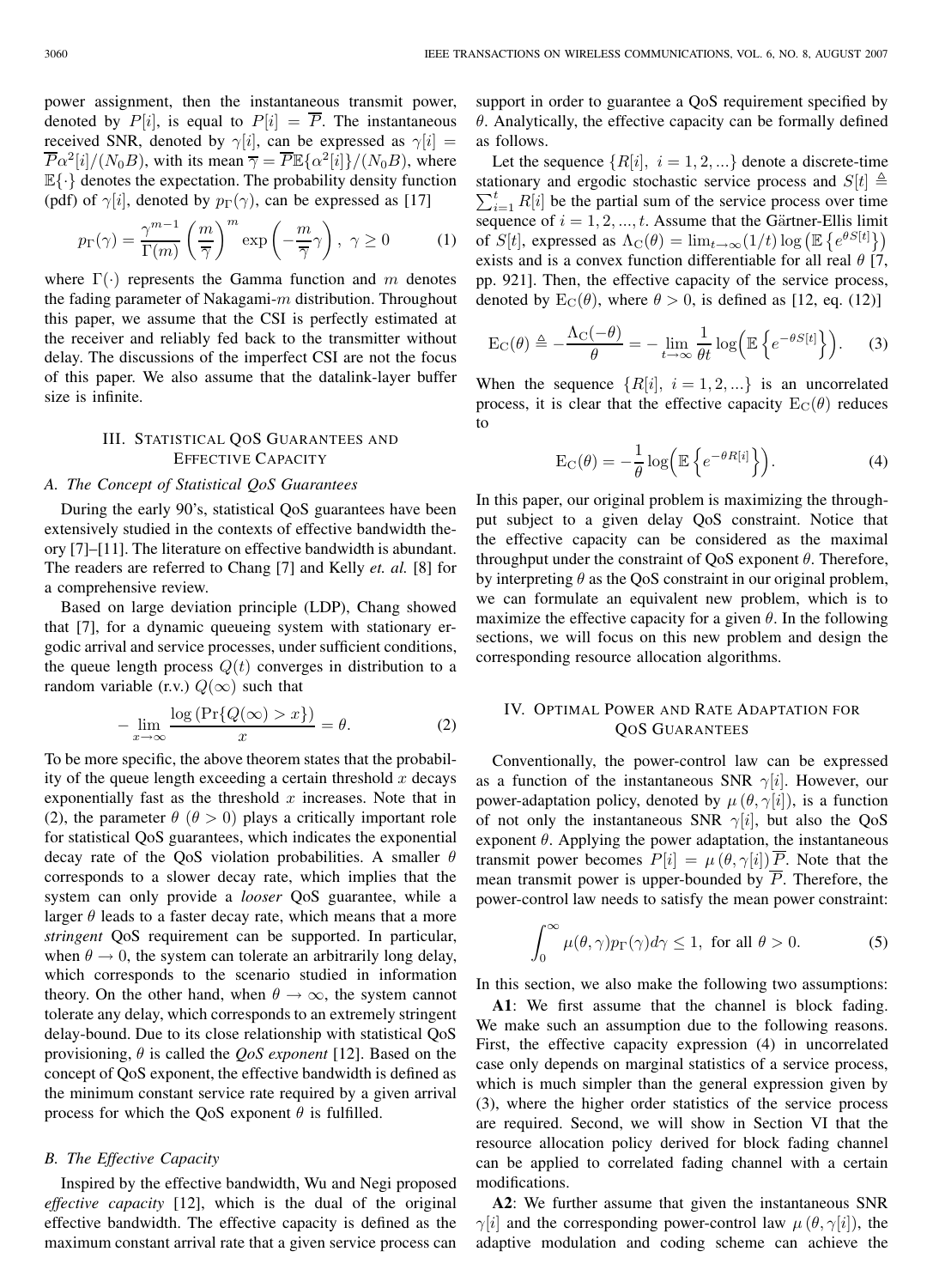instantaneous capacity. Thus, the instantaneous service rate  $R[i]$  of the frame i can be expressed as<sup>2</sup>

$$
R[i] = T_f B \log_2 \left( 1 + \mu \left( \theta, \gamma[i] \right) \gamma[i] \right). \tag{6}
$$

In the following discussions, we omit the discrete time-index i for simplicity. Using  $(4)$ ,  $(5)$ , and  $(6)$ , we can formally formulate our maximization problem as follows:

$$
E_C^{opt}(\theta) = \max_{\mu(\theta,\gamma): \int_0^\infty \mu(\theta,\gamma)p_{\Gamma}(\gamma)d\gamma=1} \left\{-\frac{1}{\theta} \cdot \log \left( \int_0^\infty e^{-\theta T_f B \log_2 (1+\mu(\theta,\gamma)\gamma)} p_{\Gamma}(\gamma)d\gamma \right) \right\}.
$$
\n(7)

where  $E_C^{opt}(\theta)$  denotes the maximum effective capacity<br>achieved by the optimal policy. We derive the following achieved by the optimal policy. We derive the following theorem to characterize the optimal power and rate adaptation policy.

*Theorem 1:* The optimal power-control policy, denoted by  $\mu_{\text{opt}}(\theta, \gamma)$ , which maximizes the effective capacity given in (7), is determined by

$$
\mu_{\text{opt}}(\theta, \gamma) = \begin{cases} \frac{1}{\gamma_{\theta}^{\frac{1}{\beta+1}} \gamma_{\theta+1}^{\frac{\beta}{\beta+1}}} - \frac{1}{\gamma}, & \gamma \ge \gamma_0 \\ 0, & \gamma < \gamma_0 \end{cases}
$$
(8)

where we define  $\beta \triangleq \theta T_f B / \log 2$  as the *normalized* QoS exponent and  $\gamma_0$  as the cutoff SNR threshold, which can be numerically obtained by meeting the mean power constraint:

$$
\int_{\gamma_0}^{\infty} \left( \frac{1}{\gamma_0^{\frac{1}{\beta+1}} \gamma^{\frac{\beta}{\beta+1}}} - \frac{1}{\gamma} \right) p_{\Gamma}(\gamma) d\gamma = 1.
$$
 (9)

*Proof:* The proof is provided in Appendix I. Theorem 1 gives the optimal power-control policy which maximizes the effective capacity. We can observe from (8) that as  $\theta \to 0$ , the optimal policy  $\mu_{\text{opt}}(\theta, \gamma)$  converges to

$$
\lim_{\theta \to 0} \mu_{\text{opt}}(\theta, \gamma) = \begin{cases} \frac{1}{\gamma_0} - \frac{1}{\gamma}, & \gamma \ge \gamma_0 \\ 0, & \gamma < \gamma_0 \end{cases}
$$
(10)

which is just the water-filling formula in [6, eq. (5)]. Thus, our QoS-driven power and rate adaptation scheme reduces to the water-filling algorithm when the system can tolerate an arbitrarily long delay, which is expected since water-filling is well-known the optimal power allocation strategy without delay constraint. On the other hand, as the QoS exponent  $\theta \to \infty$ , the cutoff threshold  $\gamma_0 \to 0$  (note that  $\gamma_0 = \lambda/\beta$ as detailed in Appendix I). Therefore, the system does not enter the outage state almost surely. The optimal power control  $\mu_{\text{opt}}(\theta, \gamma)$  converges to

$$
\lim_{\theta \to \infty} \mu_{\text{opt}}(\theta, \gamma) = \frac{\sigma}{\gamma}
$$
 (11)

where  $\sigma = (m-1)\overline{\gamma}/m$  for  $m \geq 1$ , which becomes the policy of the total channel inversion. Thus, for stringent delay



Fig. 2. The optimal power-adaptation policy. The fading parameter  $m = 2$ and the average SNR  $\overline{\gamma} = 0$  dB.

QoS constraints, the optimal power control becomes the total channel inversion. Note that if the fading parameter  $m < 1$ , implying that the fading is severer than Rayleigh, then no total channel inversion scheme exists since the transmit power is not enough to totally invert the channel. In this case, the cutoff threshold  $\gamma_0$  will converge to a small positive number as  $\theta \rightarrow \infty$ . Thus, the optimal power and rate adaptation policy becomes *truncated channel inversion* [6]. It is also worth noting that the optimal power-adaptation policy  $\mu_{\text{opt}}(\theta, \gamma)$ depends on frame duration  $T_f$  and spectral bandwidth  $B$ through the parameter  $\beta$ , where a system with larger value of  $T_fB$  can support more stringent QoS requirements.

In all the following numerical solutions or simulation results, which are presented in Fig. 2 through Fig. 9, we set the frame duration  $T_f = 2$  ms and the spectral bandwidth  $B = 10<sup>5</sup>$  Hz. The other system parameters are detailed respectively in each of these figures. Using (8), we plot the instantaneous power assignments of the optimal poweradaptation policy in Fig. 2. We can observe from Fig. 2 that for small  $\theta$ , the power control assigns more power to the better channel and less power to the worse channel. In contrast, for large  $\theta$ , the power control assigns less power to the better channel, but more power to the worse channel. As the QoS exponent  $\theta$  varies between  $(0, \infty)$ , reflecting different delay QoS constraints, the corresponding optimal power-adaptation policy swings between the water-filling and the total channel inversion schemes.

Given the optimal power and rate adaptation policy, we can derive the closed-form expression for the maximum effective capacity  $E_C^{opt}(\theta)$  as follows:

$$
E_C^{\text{opt}}(\theta) = -\frac{1}{\theta} \log \left( \int_0^{\infty} e^{-\beta \log \left( 1 + \mu_{\text{opt}}(\theta, \gamma) \gamma \right)} p_{\Gamma}(\gamma) d\gamma \right)
$$
  

$$
= -\frac{1}{\theta} \left\{ \log \left( \left[ \frac{m \gamma_0}{\overline{\gamma}} \right]^\frac{\beta}{\beta + 1} \Gamma \left( m - \frac{\beta}{\beta + 1}, \frac{m \gamma_0}{\overline{\gamma}} \right) + \gamma \left( m, \frac{m}{\overline{\gamma}} \gamma_0 \right) \right) - \log \left( \Gamma(m) \right) \right\}. \tag{12}
$$

where  $\gamma(\cdot, \cdot)$  and  $\Gamma(\cdot, \cdot)$  denote the lower and upper incomplete Gamma functions, respectively.

<sup>&</sup>lt;sup>2</sup>Note that in our model, the unit for the service rate  $R[i]$  and the effective capacity  $E_C(\theta)$  is "bits per frame".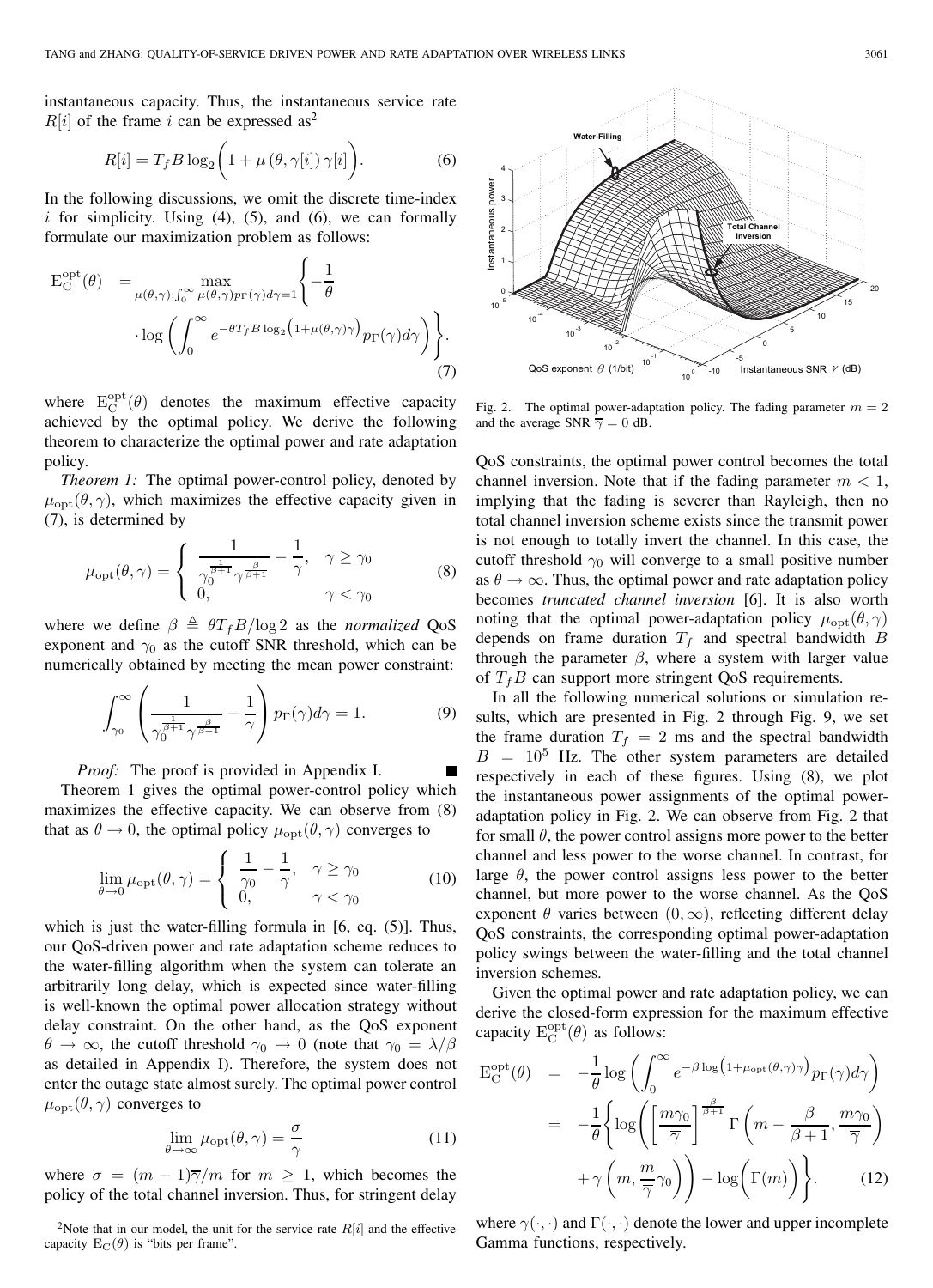

Fig. 3. The Shannon-capacity-based effective capacity under different power and rate adaptation policies. The average SNR  $\overline{\gamma} = 0$  dB.

For comparison purposes, we also derive the closed-form expressions of the effective capacity for other commonly used power-control policies, including the water-filling scheme, the constant power approach, and the total channel inversion. Omitting the derivation details, we obtain the closed-form expressions of the the effective capacity for water-filling, denoted by  $E_C^{WF}(\theta)$ , as follows:

$$
\mathbf{E}_{\mathbf{C}}^{\mathbf{W}\mathbf{F}}(\theta) = -\frac{1}{\theta} \left\{ \log \left( \left[ \frac{m\gamma_0}{\overline{\gamma}} \right]^\beta \Gamma \left( m - \beta, \frac{m\gamma_0}{\overline{\gamma}} \right) + \gamma \left( m, \frac{m}{\overline{\gamma}} \gamma_0 \right) \right) - \log \left( \Gamma(m) \right) \right\}, \quad (13)
$$

and the effective capacity for the constant power approach, denoted by  $E_C^{\text{const}}(\theta)$ , as follows:

$$
E_C^{\text{const}}(\theta) = -\frac{1}{\theta} \log \left( \frac{\Gamma(\beta - m)}{\Gamma(\beta)} \left( \frac{m}{\overline{\gamma}} \right)^m \right. \\
\left. \cdot {}_1F_1 \left( m; m - \beta + 1; \frac{m}{\overline{\gamma}} \right) + \frac{\Gamma(m - \beta)}{\Gamma(m)} \right. \\
\left. \cdot \left( \frac{m}{\overline{\gamma}} \right)^{\beta} {}_1F_1 \left( \beta; \beta - m + 1; \frac{m}{\overline{\gamma}} \right) \right) \tag{14}
$$

respectively, where  $_1F_1(\cdot;\cdot;\cdot)$  denotes the confluent Hypergeometric function [19]. Finally, the effective capacity of total channel inversion is simply a constant equal to  $T_f B \log_2(1 +$ σ).

The normalized effective capacity (which is defined as the effective capacity divided by  $B$  and  $T_f$ , and thus has the unit of "bits/sec/Hz") comparisons between different power and rate adaptation schemes are shown in Fig. 3. As expected, our proposed optimal power and rate adaptation always achieves the maximum effective capacity among all control policies. The optimal scheme converges to the water-filling for small  $\theta$ and to the total channel inversion for large  $\theta$  (when the total channel inversion exists). Note that for one-sided Gaussian channel ( $m = 0.5$ ) and Rayleigh channel ( $m = 1$ ), even using the optimal policy, the effective capacity also converges to zero as the QoS exponent  $\theta \to \infty$ . However, this is the best that the power control can do to maximize the effective capacity. This implies that no matter how much power and spectral bandwidth resource are assigned and no matter how elegant coding/modulation is employed, if no other technique (e.g., diversity or multiplexing) helps to compensate for the fading effect, Nakagami-m channels with  $m \leq 1$  cannot support stringent delay QoS requirement when  $\theta$  is large, which is also coincident with the fact that the zero-outage capacity of Rayleigh fading channel is zero [20].

## V. QOS-DRIVEN POWER AND RATE ADAPTATION FOR ADAPTIVE MQAM

Based on Shannon theory and the concept of effective capacity, Section IV discusses the resource allocation when using ideal channel codes. In this section, we study the scenario where the transmitter employs adaptive MQAM modulation.

#### *A. Continuous Constellation MQAM*

We first assume that there is no restriction on the constellation size of adaptive MQAM, which implies that the rate of the service process can be adapted continuously. In [6], Goldsmith and Chua showed that the continuous rate adaptive MQAM has a constant power loss as compared to the Shannon capacity, where the constant only depends on bit-error rate (BER) requirement. Specifically, for each given received SNR  $\gamma$  and power-control policy  $\mu(\theta, \gamma)$ , the corresponding constellation size, denoted by  $M(\gamma)$ , is determined by [6, eq. (20)]

$$
M(\gamma) = 1 + K\mu(\theta, \gamma)\gamma \tag{15}
$$

where K is defined as  $K \triangleq -1.5/\log(5BER)$ , with BER denoting the required bit-error rate. Note that continuous rate MQAM is originally proposed to investigate the insight relationship between the Shannon capacity and the achievable spectral efficiency of MQAM modulation [6]. In practice, the constellation size  $M(\gamma)$  can only be selected from a finite discrete set, which will be detailed in Section V-B.

Using (15), the service rate of continuous rate MQAM, denoted by  $R_M$ , can be expressed as

$$
R_{\rm M} = T_f B \log_2 \left( 1 + K \mu \left( \theta, \gamma \right) \gamma \right). \tag{16}
$$

Comparing (16) with (6), we can find that the only difference between these two is a constant power loss of  $K$ . Thus, the problem of maximizing the effective capacity for continuous MQAM can be solved in a similar manner to that for deriving the maximum effective-capacity in Section IV. Skipping the detailed derivations, we obtain the optimal power and rate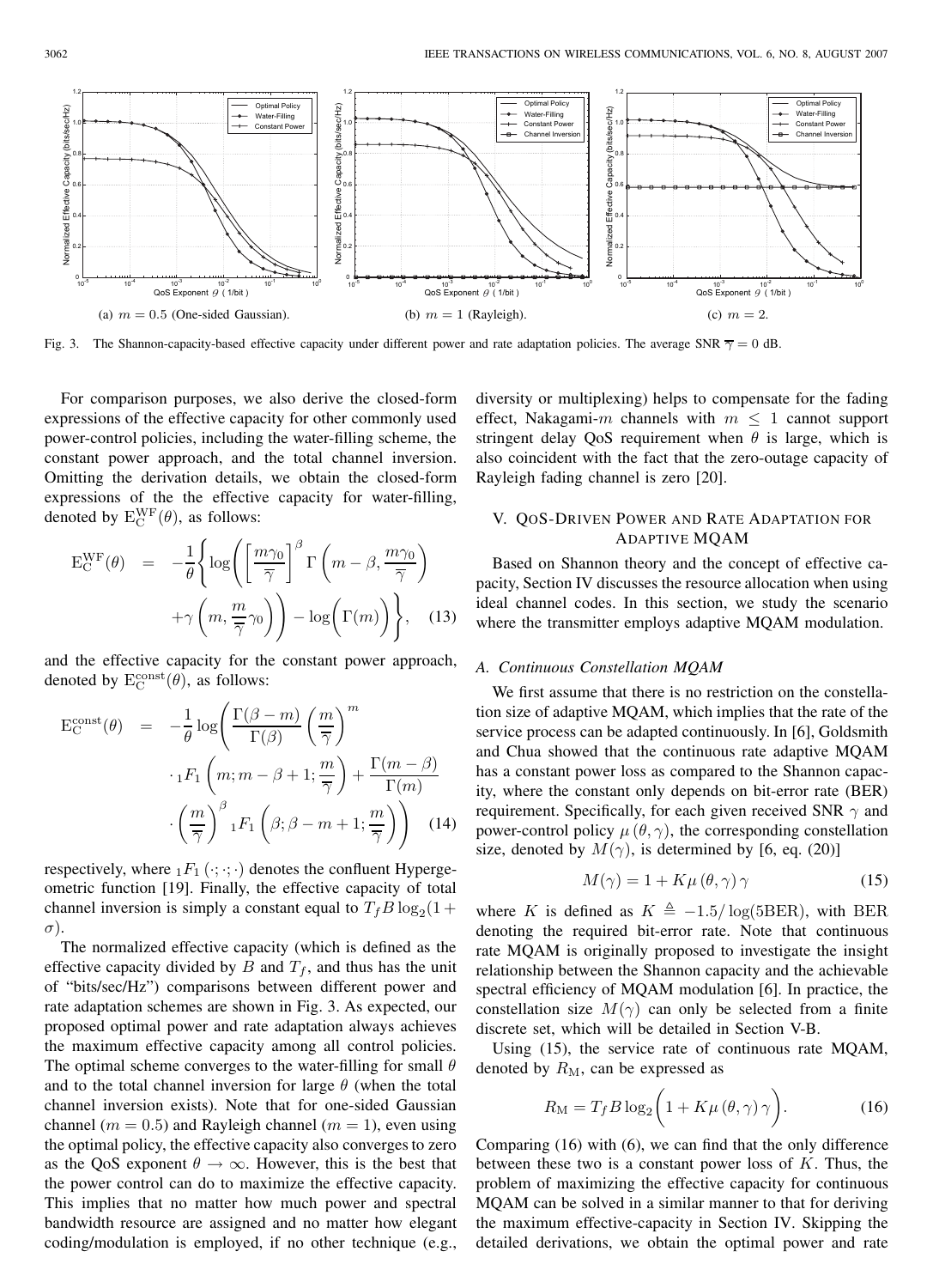

Fig. 4. The effective capacity with adaptive MQAM. The average SNR  $\overline{\gamma} = 10$  dB and the fading parameter  $m = 2$ .

adaptation policy for continuous rate adaptive MQAM, denoted by  $\mu_{\mathrm{opt}}^{\mathrm{\bar{M}}}(\theta, \gamma)$ , as follows:

$$
\mu_{\rm opt}^{\rm M}(\theta,\gamma) = \begin{cases} \frac{1}{K\gamma_K^{\frac{1}{\beta+1}}\gamma^{\frac{\beta}{\beta+1}}} - \frac{1}{K\gamma}, & \gamma \ge \gamma_K \\ 0, & \gamma < \gamma_K \end{cases} \tag{17}
$$

where  $\gamma_K$  is the new cutoff threshold, which needs to meet the mean power constraint:

$$
\int_{\gamma_K}^{\infty} \left( \frac{1}{K \gamma_K^{\frac{1}{\beta+1}} \gamma^{\frac{\beta}{\beta+1}}} - \frac{1}{K \gamma} \right) p_{\Gamma}(\gamma) d\gamma = 1.
$$
 (18)

Once  $\gamma_K$  is obtained, we can show the resulting expression of the effective capacity is the same as (12), except that  $\gamma_0$ in (12) should be replaced by  $\gamma_K$ . It is clear that the power adaptation law of (17) also follows the same trends as (8), which adjusts the power assignment between the water-filling and the total channel inversion, depending on the specific value of  $\theta$ . Similarly, for the other non-optimal power and rate adaptation policies, we can also derive their corresponding effective capacity expressions, which are omitted for lack of space, but are evaluated by the numerical solutions as shown in Fig. 4.

Fig. 4 illustrates the normalized effective capacity comparisons between the Shannon theory-based upper-bound and the continuous rate adaptive MQAM. We can observe that as the BER requirement becomes more stringent, the effective capacities of both optimal and non-optimal schemes decrease accordingly. However, our proposed power and rate adaptations are always the optimal schemes in each group with the same BER requirement. Agreeing with our observations, the effective capacities of the optimal scheme converge to the water-filling for small  $\theta$  and to the total channel inversion for large  $\theta$ , respectively.

#### *B. Discrete Constellation MQAM*

The continuous rate assumption for the adaptive MQAM is not too practical. In this section, we relax this assumption by requesting that there be only  $N$  possible constellation sizes available. Specifically, we partition the entire SNR range by N non-overlapping consecutive intervals, resulting in  $N + 1$ boundary points denoted by  $\{\Gamma_n\}_{n=0}^N$ , where  $\Gamma_0 < \Gamma_1 <$ <br> $\ldots < \Gamma_N$  with  $\Gamma_0 = 0$  and  $\Gamma_N = \infty$  Correspondingly the  $\cdots < \Gamma_N$  with  $\Gamma_0 = 0$  and  $\Gamma_N = \infty$ . Correspondingly, the adaptive modulation is selected to be in mode  $n$  if the SNR  $\gamma$  falls into the range  $\Gamma_n \leq \gamma < \Gamma_{n+1}$ . The constellation used for the zero-th mode is  $M_0 = 0$  and for the *n*th mode is  $M_n$ -QAM, where  $M_n = 2^n$  with  $n = 1, 2, ..., N - 1$ . Thus, the spectral efficiency by using the *n*th mode is *n* bits/sec/Hz. The service rate of the *n*th mode, denoted by  $\nu_n$ , is given by

$$
\nu_n = T_f B n, \quad \text{for } n = 0, 1, ..., N - 1.
$$
 (19)

To find the optimal power and rate adaptation policy for discrete rate adaptive MQAM, we first need to know how to choose the boundary points  $\{\Gamma_n\}_{n=1}^{N-1}$  to maximize the effective capacity. Substituting (17) into (15), we get

$$
M(\gamma) = \left(\frac{\gamma}{\gamma_K}\right)^{\frac{1}{\beta+1}} \Longrightarrow \gamma = \left[M(\gamma)\right]^{\beta+1} \gamma_K. \tag{20}
$$

Although (20) is originally derived from continuous rate adaptive MQAM, it provides the guideline in choosing the boundaries for the discrete rate MQAM. Based on (20), we obtain the SNR boundaries  $\{\Gamma_n\}_{n=1}^{N-1}$  for discrete rate MQAM as follows:

$$
\Gamma_n = M_n^{\beta+1} \gamma_K^* \tag{21}
$$

where  $\gamma_K^*$  denotes the new cutoff threshold for discrete rate MQAM. For each given  $\gamma_K^*$ , the boundaries  $\{\Gamma_n\}_{n=1}^{N-1}$  are determined by (21). Then the power control policy is to retain determined by (21). Then, the power-control policy is to retain a constant power for each mode  $n > 0$  such that the BER requirements are satisfied. Thus, we obtain the optimal policy for the *n*th mode, denoted by  $\mu_{\text{opt}}^n(\theta, \gamma)$ , as follows:

$$
u_{\text{opt}}^n(\theta, \gamma) = \begin{cases} \frac{(M_n - 1)}{K\gamma}, & 1 \le n \le N - 1\\ 0, & n = 0. \end{cases}
$$
 (22)

Let us further define  $M_N \triangleq \infty$ . Then, the cutoff threshold  $\gamma_K^*$ is determined by the mean power constraint

$$
\sum_{n=0}^{N-1} \int_{M_n^{\beta+1} \gamma_K^*}^{M_{n+1}^{\beta+1} \gamma_K^*} \mu_n(\theta, \gamma) p_\Gamma(\gamma) d\gamma = 1
$$
 (23)

which can be solved numerically.

 $\overline{1}$ 

We can observe from (21) that as  $\theta \rightarrow 0$ , the boundary selection policy becomes:

$$
\lim_{\theta \to 0} \Gamma_n = M_n \gamma_K^* \tag{24}
$$

which is same as the selection policy for the discrete rate water-filling algorithm [6, eq. (29)]. On the other hand, as  $\theta \to \infty$ , the threshold  $\gamma_K^*$  vanishes to zero, making mode 0 infinitely small. At the same time, one of the other  $(N - 1)$ modes dominates the entire SNR range. Again, the powercontrol policy converges to the total channel inversion in this case.

Using (22), we plot the instantaneous power assignments of the optimal power-adaptation policy in Fig. 5. We can observe from Fig. 5 that the power control curve has the zigzag shape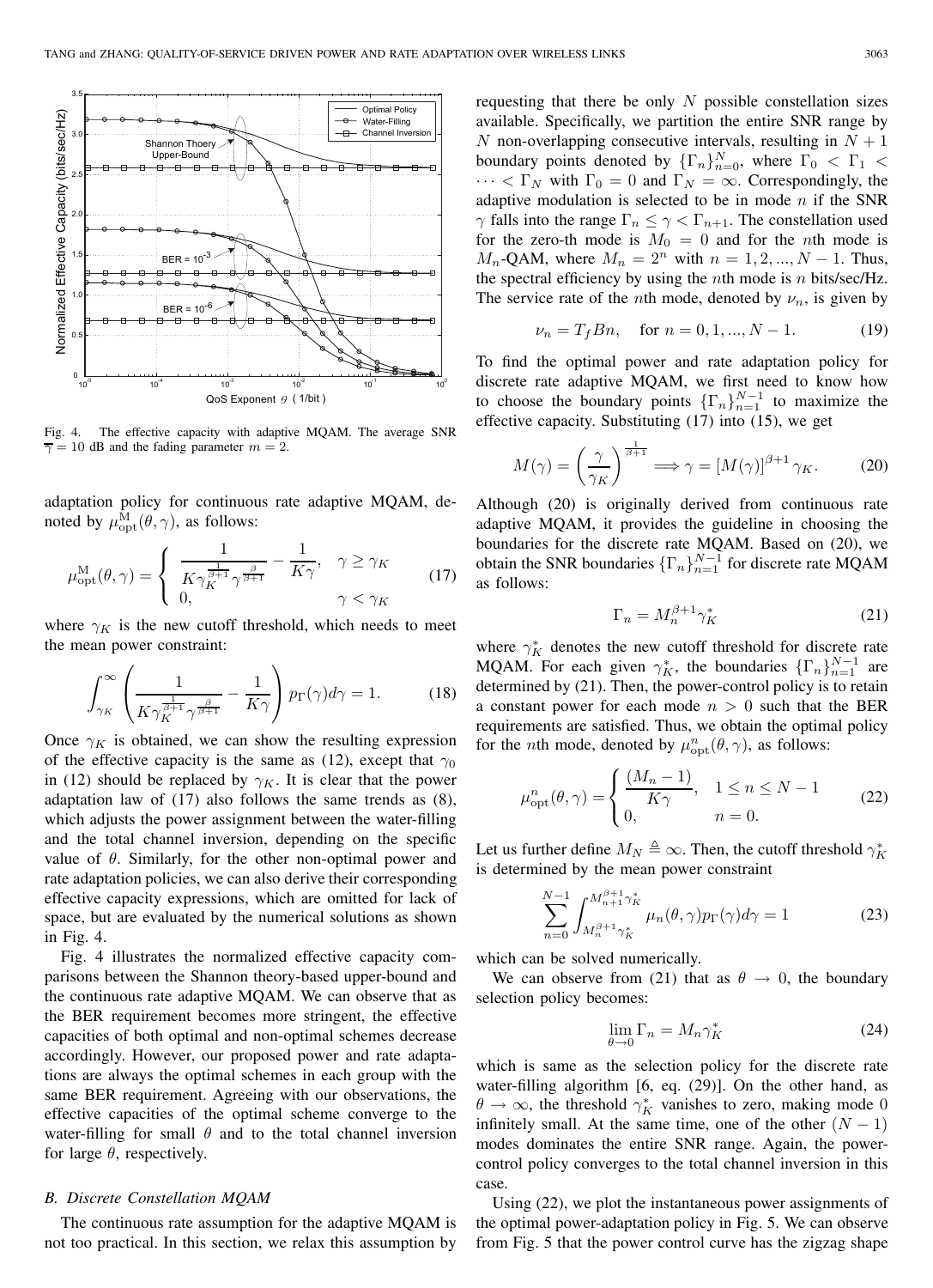Fig. 5. The power-adaptation strategy for discrete rate adaptive MQAM. The average SNR  $\overline{\gamma} = 10$  dB, the fading parameter  $m = 2$ , BER=  $10^{-3}$ , and the number of modes  $N = 5$ .



 $10^{-5}$  10<sup>-4</sup> 10<sup>-3</sup> 10<sup>-2</sup> 10<sup>-1</sup> 10<sup>0</sup>

Optimal Policy (continuous rate) Water−Filling (continuous rate) Channel Inversion (continuous ra Optimal Policy (discrete rate) Water−Filling (discrete rate) Channel Inversion (discrete rate)

**QoS Exponent** θ **(1/bits)**

due to the constellation constraint. However, the power control policy still varies between the discrete rate water-filling at small  $\theta$  and the total channel inversion at large  $\theta$ , which is consistent with that of the continuous rate MQAM.

Using (4), we derive the effective capacity under the optimal policy, denoted by  $\widehat{\mathcal{E}}_{\mathcal{C}}^{\text{opt}}(\theta)$ , as follows:

$$
\widehat{\mathbf{E}}_{\mathbf{C}}^{\text{opt}}(\theta) = -\frac{1}{\theta} \log \left( \sum_{n=0}^{N-1} \pi_n e^{-\theta \nu_n} \right) \tag{25}
$$

where  $\nu_n$  is given by (19) and

 $0.5$ 

1.0

1.5

 $\mathfrak{p}$ 

**Normalized Effective Capacity (bits/sec/Hz)** 

Normalized Effective Capacity (bits/sec/Hz

 $2.5$ 

3.0

3.5

$$
\pi_n = \int_{\Gamma_n}^{\Gamma_{n+1}} p_\Gamma(\gamma) d\gamma
$$
  
=  $\frac{1}{\Gamma(m)} \left[ \gamma \left( m, \frac{m}{\overline{\gamma}} \Gamma_{n+1} \right) - \gamma \left( m, \frac{m}{\overline{\gamma}} \Gamma_n \right) \right]$  (26)

with  $\{\Gamma_n\}_{n=0}^N$  given by (21).<br>Fig. 6 compares the pormal

Fig. 6 compares the normalized effective capacities between continuous rate MQAM and discrete rate MQAM using both the optimal and non-optimal policies. As shown by Fig. 6, the discrete rate MQAM under the optimal policy suffers from a certain loss in performance as compared to the continuous rate MQAM due to the discrete constellation constraint. However, such a performance loss is not significant. An interesting phenomenon is that the effective capacity of discrete rate water-filling is even larger than that of the continuous rate water-filling for large  $\theta$ , which is because the service rate of discrete rate scheme has smaller variance than that of the continuous rate scheme, where a service process with smaller variance can support more stringent delay QoS requirement.

## VI. THE IMPACT OF CHANNEL CORRELATION

## *A. Effective Capacity for FSMC-Based Channel Process*

We derive the above analytical results by using a block fading channel model. However, this model is not always valid. In most scenarios, it is more practical to consider the correlated wireless channel models. There exist a number of models characterizing the correlated channel fading processes. For instance, the Jake's model [16] has been widely accepted as an accurate modeling approach. Based on the Jake's model, the autocorrelation of the channel gain, denoted by  $A_q(\tau)$ , can be expressed as  $A_g(\tau) = J_0^2(2\pi f_d \tau)$  [16], where  $J_0(\cdot)$ <br>denotes the zero th order Bessel function of the first kind and denotes the zero-th order Bessel function of the first kind and  $f_d$  is the maximum Doppler frequency. However, if using the Jake's model in our systems, it is hard to derive the effective capacity expression from (3). Then, it is even harder to find the power and rate adaptation policies. Therefore, we apply FSMC to model the correlated service process for simplicity.

Integrating the FSMC model with our discrete rate adaptive MQAM, the state of FSMC corresponds to the mode of adaptive modulation. Let  $p_{i,j}$  denote the transition probability from state  $i$  to state  $j$ . We assume a slow-fading channel model such that transition only happens between adjacent states [13], [14]. Under this assumption, we have  $p_{ij} = 0$ , if  $|i-j| > 1, \forall i, j \in \{0, 1, ..., N-1\}$ . The adjacent transition probabilities can be approximated as follows [13]:

$$
\begin{cases} p_{n,n+1} \approx \frac{N_{\Gamma}(\Gamma_{n+1})T_f}{\pi_n}, & \text{for } n = 0, 1, ..., N-2, \\ p_{n,n-1} \approx \frac{N_{\Gamma}(\Gamma_n)T_f}{\pi_n}, & \text{for } n = 1, 2, ..., N-1 \end{cases}
$$
 (27)

where  $\{\Gamma_n\}_{n=0}^{N-1}$  and  $\{\pi_n\}_{n=0}^{N-1}$  are given by (21) and (26), respectively, and  $N_{\Gamma}(\gamma)$  is the level-crossing rate (LCR) calculated at SNR value of  $\gamma$ , which is given by [17]

$$
N_{\Gamma}(\gamma) = \frac{\sqrt{2\pi} f_d}{\Gamma(m)} \left(\frac{m\gamma}{\overline{\gamma}}\right)^{m-\frac{1}{2}} \exp\left(-\frac{m\gamma}{\overline{\gamma}}\right). \tag{28}
$$

Then, the remaining transition probabilities can be derived by using (27) as follows:

$$
\begin{cases}\np_{0,0} = 1 - p_{0,1} \\
p_{N-1,N-1} = 1 - p_{N-1,N-2} \\
p_{n,n} = 1 - p_{n,n-1} - p_{n,n+1}, \quad n = 1, ..., N-2.\n\end{cases}
$$
\n(29)

Thus, applying (27) and (29), we obtain the transition probability matrix of the FSMC, which is denoted by  $P =$  $[p_{ij}]_{N\times N}$ . Based on FSMC-modeled service process, we derive the following proposition to obtain the effective capacity of the service process:

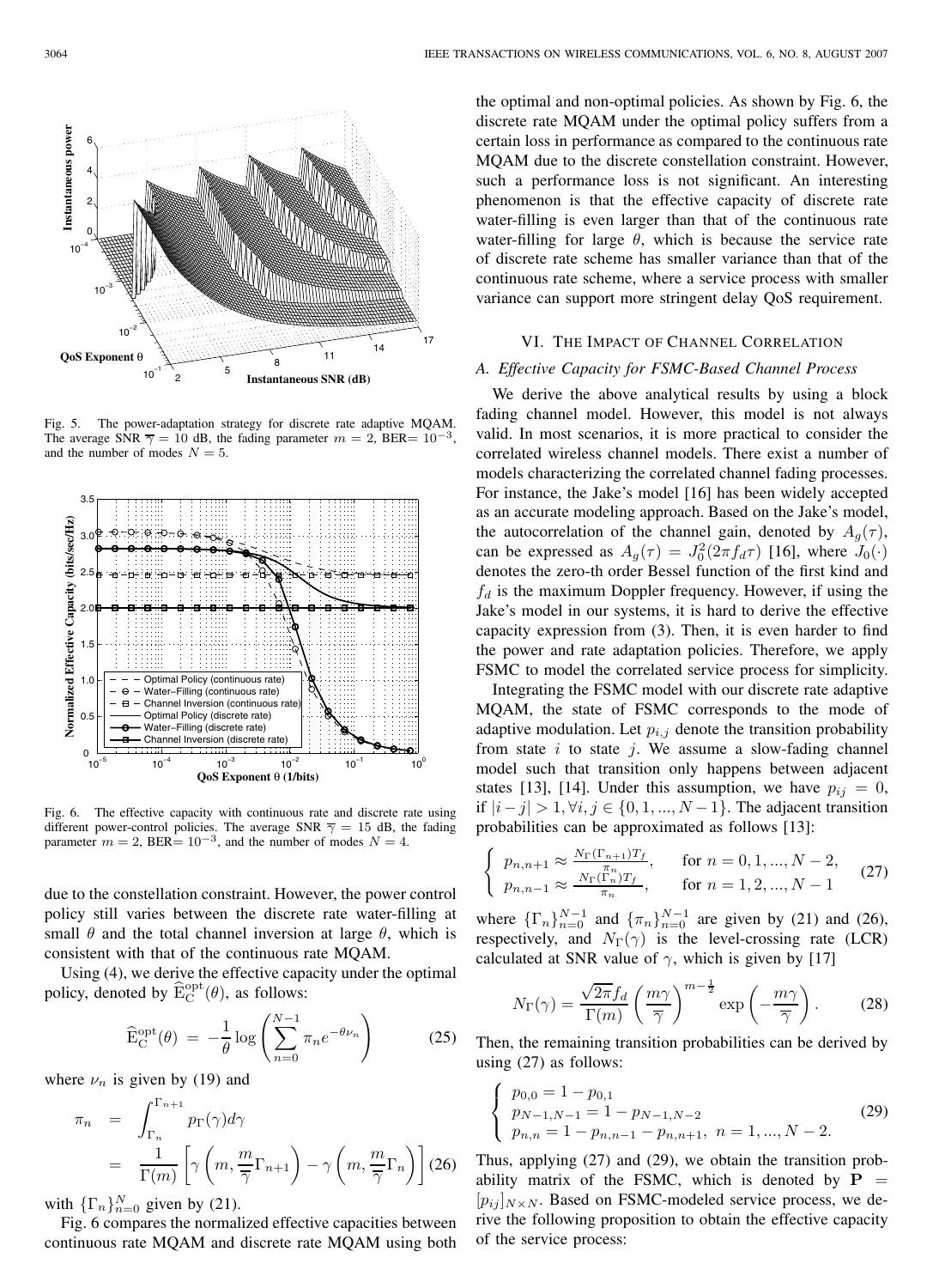*Proposition 1:* **If** we define the diagonal matrix  $\Phi(\theta) \triangleq$ diag  $\{e^{-\nu_0\theta}, e^{-\nu_1\theta}, ..., e^{-\nu_N-1\theta}\}$ , where  $\{\nu_n\}_{n=0}^{N-1}$  is given by (19) then the effective capacity  $F_{\alpha}(\theta)$  of an ENMC-modeled (19), **then** the effective capacity  $E_C(\theta)$  of an FSMC-modeled service process is determined by

$$
E_C(\theta) = -\frac{1}{\theta} \log \left( \rho \{ \mathbf{P} \, \Phi(\theta) \} \right) \tag{30}
$$

where **P** is the transition probability matrix of the FSMC mentioned above, and  $\rho\{\cdot\}$  denotes the spectral radius of the matrix. Note that the spectral radius of a matrix is defined as the maximum of the absolute values of the eigenvalues for that matrix.

*Proof:* The proof is similar to [7, Example 3.3], which is omitted for lack of space.

# *B. Power and Rate Adaptation for FSMC-Based Channel Service Process*

Although we employ the FSMC-model-based service process, it is still difficult to *directly* derive the power and rate adaptation policy to maximize the effective capacity described by (30). Fortunately, the wireless channel offers a unique feature that allows us to obtain the simple but *near-optimal* solution. We observe that the FSMC-modeled service process satisfy the properties described by the following proposition.

*Proposition 2:* **If** we denote the effective capacity functions of two FSMC-based service processes by  $E_{C_1}(\theta)$  and  $E_{C_2}(\theta)$ , and they have the same marginal statistics, but differ in Doppler frequencies denoted by  $f_{d_1}$  and  $f_{d_2}$ , respectively, **then** the following equation holds:

$$
E_{C_1}(\theta) \approx E_{C_2} \left( \frac{f_{d_2}}{f_{d_1}} \theta \right)
$$
 (31)

*Proof:* The proof is provided in Appendix II. *Remarks:* Proposition 2 says that  $E_{C_1}(\theta)$  is approximately a horizontal-shifted version of  $E_{C_2}(\theta)$  along  $\theta$ -axis (when  $\theta$ axis uses the logarithmic scale), where the difference between these two functionals is  $10 \log_{10} (f_{d_2}/f_{d_1})$  dB. Specifically, if  $(f, f) > 1$  then Eq. (*A*) is a left shifted version of Eq. (*A*).  $(f_{d_2}/f_{d_1}) > 1$ , then  $\mathrm{E}_{\mathrm{C}_1}(\theta)$  is a left-shifted version of  $\mathrm{E}_{\mathrm{C}_2}(\theta)$ ; otherwise,  $E_{C_1}(\theta)$  is a right-shifted version of  $E_{C_2}(\theta)$ .

It is well known that the Doppler frequency  $f_d$  characterizes the time correlation of channel fading processes. The larger the Doppler frequency  $f_d$ , the lower the correlation of the service process. When the Doppler frequency is large enough, the channel process can be approximately considered as uncorrelated, just like the block fading channel. For example, based on our system parameters and the standard Jake's channel model, the autocorrelation  $A_q(T_f)$  passes through its first zero-point at the Doppler frequency of 191.25 Hz, which we denote by  $f_d^{\text{Jake}}$ . However, due to the inaccuracy of the FSMC-based channel model, such a Doppler frequency, denoted by  $f_d^{\text{FSMC}}$ , is about  $f_d^{\text{FSMC}} = 300 \text{ Hz}$  with the same system parameters. In the following discussions, when it is unnecessary to distinguish between these two, we denote both  $f_d^{\text{Jack}}$  and  $f_d^{\text{FSMC}}$  by  $f_d^*$ , which characterizes the Doppler frequency where the channel process can be approximately considered as uncorrelated, like the block fading channel.

Let  $E_{\rm C}^*(\theta)$  denote the effective capacity in a block fading<br>annel model. Then, based on Proposition 2, for an ESMCchannel model. Then, based on Proposition 2, for an FSMCcorrelated channel with the same marginal statistics and a

Fig. 7. The effective capacity with different power and rate control policies. The average SNR  $\overline{\gamma} = 10$  dB, the fading parameter  $m = 2$ , BER=  $10^{-3}$ ,  $f_d^{\text{FSMC}} = 300$  Hz, and the number of modes for adaptive MQAM  $N = 5$ .

Doppler frequency  $f_d$  ( $f_d \ll f_d^*$ ), its effective capacity, denoted by  $E_C^{(fa)}(\theta)$ , can be approximated as  $E_C^{(fa)}(\theta) \approx$ <br> $E^*(\epsilon \theta)$ , where  $E_C^*(\kappa \theta)$ , where

$$
\kappa = \frac{f_d^*}{f_d}.\tag{32}
$$

Likewise, for each power-adaptation policy  $\mu(\theta, \gamma)$  that is used for block fading channels, the new policy  $\mu(\kappa\theta, \gamma)$  can be applied to the correlated channels with Doppler frequency  $f_d$ . This policy generates a new effective-capacity functional, which is approximately a left-shifted version of the original one for the block fading channel, with a difference of  $10 \log_{10}(\kappa)$  dB along  $\theta$ -axis. Thus, given the optimal power-<br>adaptation policy  $\mu$  ( $\theta$   $\infty$ ) for block fading channel, the adaptation policy  $\mu_{opt}(\theta, \gamma)$  for block fading channel, the optimal power-adaptation policy for correlated channel is approximately  $\mu_{\text{opt}}(\kappa \theta, \gamma)$ . Note that  $\kappa > 1$  due to  $f_d < f_d^*$  in (32), as  $\theta$  increases, the policy  $\mu_{opt}(\kappa\theta, \gamma)$  makes the powercontrol policy converge faster to the total channel inversion than the case under the block fading channel model. The higher the correlation is, the faster the power-control policy converges to the total channel inversion. Specifically, for our FSMC-based channel model with Doppler frequency  $f_d$ , the policy of choosing the boundary points  $\{\Gamma_n\}_{n=1}^{N-1}$  becomes:

$$
\Gamma_n = M_n^{\kappa\beta + 1} \gamma_K^*(\kappa \theta) \tag{33}
$$

where  $\gamma_K^*(\kappa \theta)$  denotes the cutoff threshold obtained by (21) at the QoS exponent of  $\kappa\theta$ .

Proposition 2 plays an important role in deriving the powercontrol policy for the correlated channel. Applying Proposition 2, we can simply shift the existing optimal power-control policy for  $10 \log_{10}(\kappa)$  dB to obtain the new policies. However, since (31) given in Proposition 2 is only an approximation result, our obtained new power and rate adaptation policy is just a *near*-optimal solution.

Fig. 7 shows the normalized effective capacities of both block fading channel and FSMC-based correlated channel under different power-adaptation policies. The optimal policy

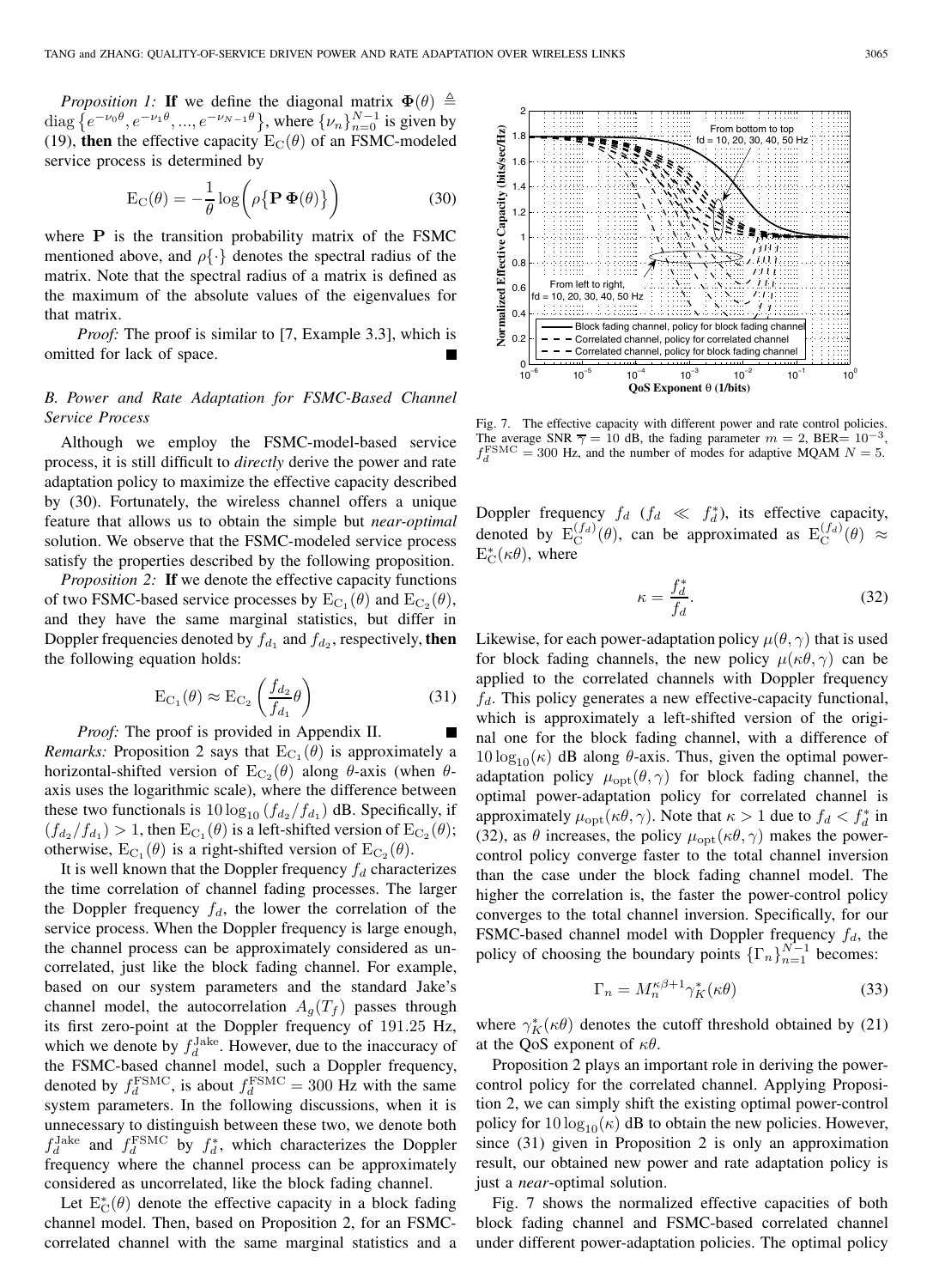-0

Fig. 8. The effective capacity comparisons with optimal power and rate adaptations between the FSMC-based process (numerical results) and the Jake's model (simulations). The average SNR  $\overline{\gamma}$  = 10 dB, the fading parameter  $m = 2$ , BER=  $10^{-3}$ , the number of modes for adaptive MQAM is  $N = 5$ ,  $f_d^{\text{FSMC}} = 300$  Hz, and  $f_d^{\text{Jake}} = 191.25$  Hz

 $\mu_{\text{opt}}(\theta, \gamma)$  for the block fading channel is derived from Section V, which generates the highest effective-capacity curve as shown by the solid line in Fig. 7. Then, according to the analyses in this section, we apply the policy  $\mu_{\text{opt}}(\kappa \theta, \gamma)$  to the correlated channel, which numerically generates a group of effective-capacity curves as shown by a set of dashed lines in Fig. 7. These dashed lines are virtually "parallel to" the solid line of the original block fading channel effective capacity. This is consistent with *Remarks* on Proposition 2. However, if we apply the block fading channel policy  $\mu_{\text{opt}}(\theta, \gamma)$  directly to the correlated channel, the resulting effective capacities decrease significantly, as shown by a group of dotted lines in Fig. 7.

#### VII. SIMULATION RESULTS

Using FSMC-based channel model, we obtain the analytical expression for the effective-capacity and the near-optimal power and rate adaptation policies. However, it is important to verify that the policy derived from the FSMC model can also be applied to the more general scenarios, e.g., the Jake's model, without losing the performance satisfactions. Thus, in this section we simulate the Jake's channel process and compare its outcomes with the analytical results obtained in previous sections.

Applying the optimal power and rate adaptation policy given by (33), Fig. 8 shows the normalized effective capacity comparisons between the Jake's channel model and the FSMC-based channel model. We can observe from Fig. 8 that for the block fading channel, the simulation results perfectly match with the numerical results. On the other hand, when considering the channel correlation, the outcomes from simulations and numerical solutions for these two models share the same trends but differ very slightly. Such a difference can be explained as follows. As stated in Section VI, due to the inaccuracy of the channel model, the Jake's model and the FSMC model have different  $f_d^*$ 's, where  $f_d^{\text{FSMC}} \approx 300 \text{ Hz}$  and



 $10^{-4}$  10<sup>-3</sup> 10<sup>-2</sup> 10<sup>-2</sup>

Block fading channel (numerical) Block fading channel (simulation  $fd = 20$  (simulation Jake's mode  $fd = 30$  (simulation Jake's mode  $fd = 40$  (simulation Jake's mode

**QoS Exponent** θ **(1/bits)**

 $\mathbf{0}$ 

1

 $\circ$ 

1.5

**Normalized Effective Capacity (bits/sec/Hz)**

Normalized Effective Capacity (bits/sec/Hz)

2

 $2.5$ 

3

 $f_d^{\text{Jack}} = 191.25$  Hz, respectively. Thus, for the same Doppler frequency  $f_d$ , the resulting  $\kappa$  in (32) is different. Theoretically, the difference of the effective-capacity curves between these two models is  $10 \log_{10} (f_d^{\text{FSMC}}/f_d^{\text{Jake}}) = 1.96$  dB, which is consistent with the effective capacity difference observed in Fig. 8.

The above analyses described in Fig. 8 verify that the power-adaptation policy derived by using the FSMC model can be well applied to the general Jake's channel model, where the system employs the *discrete rate MQAM*. In the following, we further show that the policy can also be applied to the general Jake's channel model where the system uses *continuous rate transmission*. Fig. 9 plots the normalized effective capacity of the constant-power approach, where we assume that the Shannon capacity can be achieved for each channel realization. For block fading channel, the simulated effective capacity agrees well with the analytical results. On the other hand, for the correlated fading channel, as the Doppler frequency  $f_d$  increases, the effective capacity also increases, with the resulting effective-capacity curves roughly "parallel to" each other. This observation implies that the effective capacity of general channel process also follows the similar trends as described in Proposition 2. Therefore, for continuous rate transmissions, the near-optimal power and rate adaptation law also has the form similar to  $\mu_{opt}(\kappa \theta, \gamma)$  for a certain coefficient  $\kappa$ , where  $\mu_{opt}(\theta, \gamma)$  is given by (8).

#### VIII. CONCLUSION

In this paper, we proposed and analyzed the QoS-driven power and rate control policies by applying the concept of effective capacity. Our analyses in block fading channel identified the key fact that there exists a fundamental tradeoff between spectral efficiency and QoS provisioning. Depending on the specific QoS requirements, the optimal power-adaptation policy dynamically changes between water-filling and channel inversion. For the more practical adaptive MQAM modulationbased systems, we also developed the corresponding optimal power and rate adaptation scheme. When taking the channel correlation into consideration, we proposed the simple, but

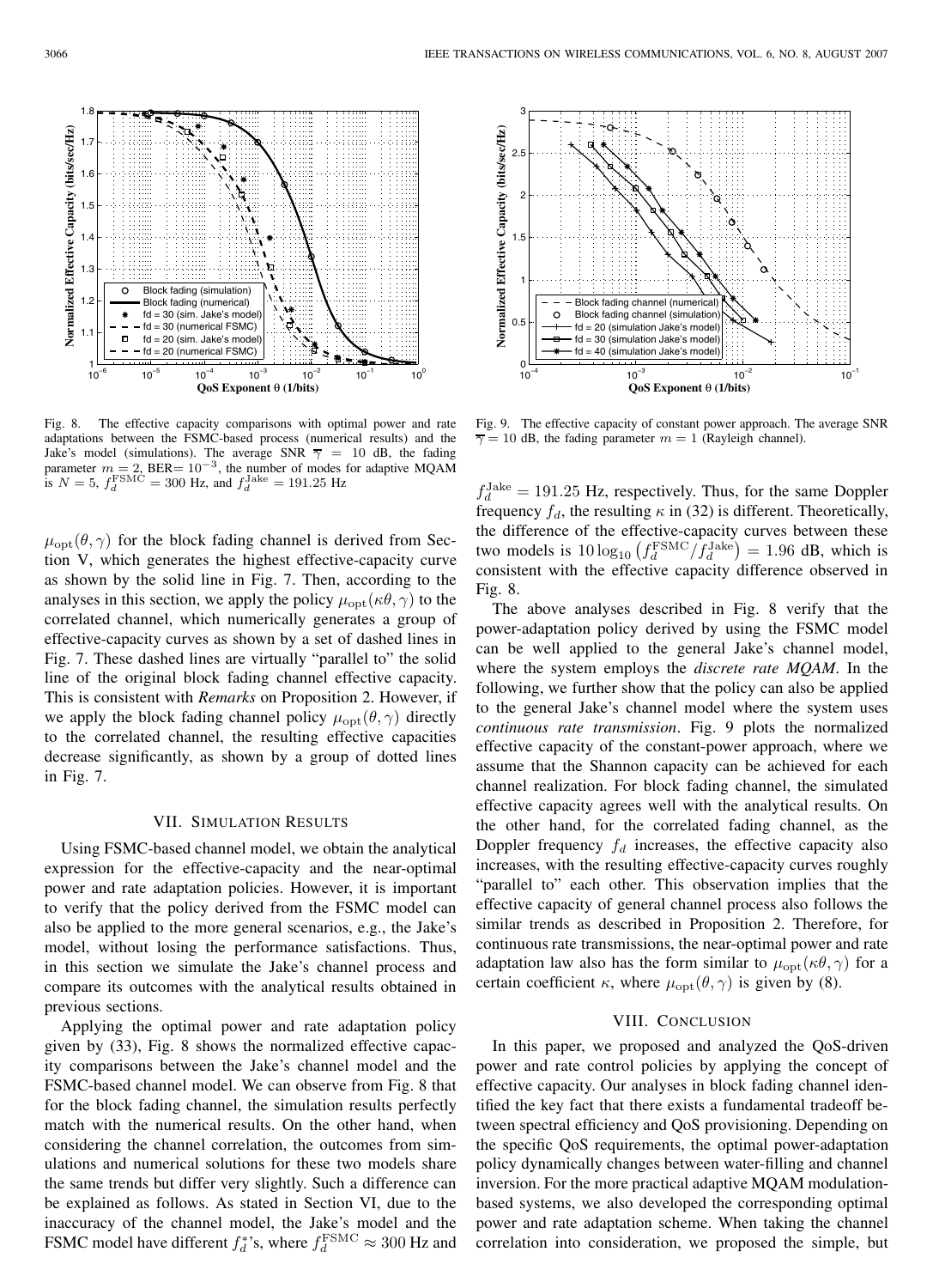efficient, power-control scheme for Markov modeled fading channels. The simulation results verified that such an approach can also be applied to the more general channel models.

# APPENDIX I PROOF OF THEOREM 1

*Proof:* Since  $log(·)$  is a monotonically increasing function, for each given  $\theta > 0$ , the maximization problem of (7) can be converted into a minimization problem as follows:

$$
\min_{\mu(\theta,\gamma): \int_0^\infty \mu(\theta,\gamma) p_\Gamma(\gamma) d\gamma = 1} \left\{ \int_0^\infty e^{-\theta T_f B \log_2 (1 + \mu(\theta,\gamma)\gamma)} \cdot p_\Gamma(\gamma) d\gamma \right\}.
$$
\n(34)

It is clear from [21, Sec. 3.2] that in (34), the objective function is strictly convex and the constraint is linear with respect to  $\mu(\theta, \gamma)$ . Thus, the minimization problem has a unique optimal solution. Then, we can form the Lagrangian function, denoted by  $J$ , as follows:

$$
\mathcal{J} = \int_0^\infty e^{-\beta \log(1 + \mu(\theta, \gamma)\gamma)} p_\Gamma(\gamma) d\gamma + \lambda \left( \int_0^\infty \mu(\theta, \gamma) p_\Gamma(\gamma) d\gamma - 1 \right). \quad (35)
$$

where  $\beta \triangleq \theta T_f B / \log 2$  is defined as the normalized QoS exponent. Differentiating the Lagrangian function given by (35) and setting the derivative equal to zero [22, Sec. 4.2.4], we get

$$
\frac{\partial \mathcal{J}}{\partial \mu(\theta, \gamma)} = \left\{ \lambda - \beta \gamma \left[ 1 + \mu(\theta, \gamma) \gamma \right]^{-\beta - 1} \right\} p_{\Gamma}(\gamma) = 0. \quad (36)
$$

Defining  $\gamma_0 \triangleq \lambda/\beta$  and solving (36), we can obtain the extension policy as shown by (8) optimal power and rate adaptation policy as shown by (8), where  $\gamma_0$  is determined by the mean power constraint of (9).<br>The proof follows. The proof follows.

# APPENDIX II PROOF OF PROPOSITION 2

*Proof:* In order to prove Proposition 2, we first introduce the following lemma.

*Lemma 1:* Let a channel service process be modeled as a continuous-time FSMC with  $N$  states, the service rate of the *n*th state be denoted by  $\tilde{\nu}_n$ ,  $(n \in \{0, 1, ..., N - 1\})$ , and the corresponding generating matrix of the continuoustime FSMC be represented by **Q**, respectively. If we define  $\mathbf{R} \triangleq \text{diag}\{\tilde{\nu}_0, \tilde{\nu}_1, ..., \tilde{\nu}_{N-1}\}\,$ , then the effective capacity of this process, denoted by  $E_C(\theta)$ , is determined by<sup>3</sup>

$$
\widetilde{\mathbf{E}}_{\mathbf{C}}(\theta) = -\frac{1}{\theta} \delta \left\{ \mathbf{Q} - \theta \mathbf{R} \right\} \tag{37}
$$

where  $\delta\{\cdot\}$  denotes the maximum real eigenvalue of the matrix.

*Proof:* The proof is similar to [10, Appendix], which is omitted for lack of space.

<sup>3</sup>Note that for continuous-time FSMC, the unit for the service rate  $\tilde{\nu}_n$  and the effective capacity  $E_C(\theta)$  is "bits per second".

There exists the close relationship between continuous-time FSMC and discrete-time FSMC. Under appropriate conditions, the discrete-time FSMC can be considered as the "samples" of the embedded continuous-time FSMC. Based on our system model, the sample interval is  $T_f$  and the service rate  $\nu_n =$  $\widetilde{\nu}_nT_f$ .

The relationship between transition probability matrix **P** of a discrete-time FSMC and generating matrix **Q** of a continuous-time FSMC can be expressed as

$$
\mathbf{P}(T_f) = e^{\mathbf{Q}T_f} = \mathbf{I} + \mathbf{Q}T_f + o(T_f^2)
$$
 (38)

where we rewrite **P** by  $P(T_f)$  in (38) to emphasize that the sample interval is  $T_f$ . Given the transition probability matrix **P**, the first-order approximation of the generator matrix **Q** is determined by

$$
\mathbf{Q} \approx \frac{\mathbf{P}(T_f) - \mathbf{I}}{T_f}.
$$
 (39)

It is clear that the generating matrix **Q** can be expressed as  $\mathbf{Q} = f_d \mathbf{A}$ , where **A** only depends on the marginal statistics of the channel. Thus, we can approximate the effective capacity of a discrete-time FSMC by the effective capacity of a continuous-time FSMC as follows:

$$
E_C(\theta) \approx \widetilde{E}_C(\theta) T_f. \tag{40}
$$

Based on the continuous-time FSMC approximation given by (40), we prove Proposition 2 as follows. From Lemma 1, we have

$$
\begin{split}\n\widetilde{\mathbf{E}}_{\mathbf{C}_{1}}(\theta) &= -\frac{1}{\theta} \delta \left\{ \mathbf{Q}_{1} - \theta \mathbf{R} \right\} \\
&= -\frac{1}{\theta} \delta \left\{ f_{d_{1}} \mathbf{A} - \theta \mathbf{R} \right\} \\
&= -\frac{1}{\theta} \delta \left\{ \frac{f_{d_{1}}}{f_{d_{2}}}(f_{d_{2}} \mathbf{A}) - \frac{f_{d_{1}}}{f_{d_{2}}}\left(\frac{f_{d_{2}}}{f_{d_{1}}} \theta \mathbf{R} \right) \right\} \\
&= -\left(\frac{f_{d_{1}}}{f_{d_{2}}}\right) \frac{1}{\theta} \delta \left\{ f_{d_{2}} \mathbf{A} - \frac{f_{d_{2}}}{f_{d_{1}}} \theta \mathbf{R} \right\} \\
&= -\frac{1}{\left(\frac{f_{d_{2}}}{f_{d_{1}}} \theta\right)} \delta \left\{ \mathbf{Q}_{2} - \left(\frac{f_{d_{2}}}{f_{d_{1}}} \theta\right) \mathbf{R} \right\} \\
&= \widetilde{\mathbf{E}}_{\mathbf{C}_{2}}\left(\frac{f_{d_{2}}}{f_{d_{1}}} \theta\right).\n\end{split} \tag{41}
$$

Plugging the approximate relationship given by (40) into (41), the proof for Proposition 2 follows. П

#### **REFERENCES**

- [1] C.-S. Chang, *Performance Guarantees in Communication Networks*. Berlin: Springer-Verlag, 2000.
- [2] T. S. Rappaport, *Wireless Communications: Principles and Practice*, 2nd ed. Prentice Hall PTR, 2001.
- [3] S. Verdu, "Spectral efficiency in the wideband regime," *IEEE Trans. Inf. Theory*, vol. 48, no. 6, pp. 1319–1343, June 2002.
- [4] T. M. Cover and J. A. Thomas, *Elements of Information Theory*. New York: Wiley, 1991.
- [5] A. J. Goldsmith and P. Varaiya, "Capacity of fading channels with channel side information," *IEEE Trans. Inf. Theory*, vol. 43, no. 6, pp. 1986–1992, Nov. 1997.
- [6] A. J. Goldsmith and S. Chua, "Variable-rate variable-power MQAM for fading channels," *IEEE Trans. Commun*., vol. 45, no. 10, pp. 1218–1230, Oct. 1997.
- [7] C.-S. Chang, "Stability, queue length, and delay of deterministic and stochastic queueing networks," *IEEE Trans. Automatic Control*, vol. 39, no. 5, pp. 913–931, May 1994.